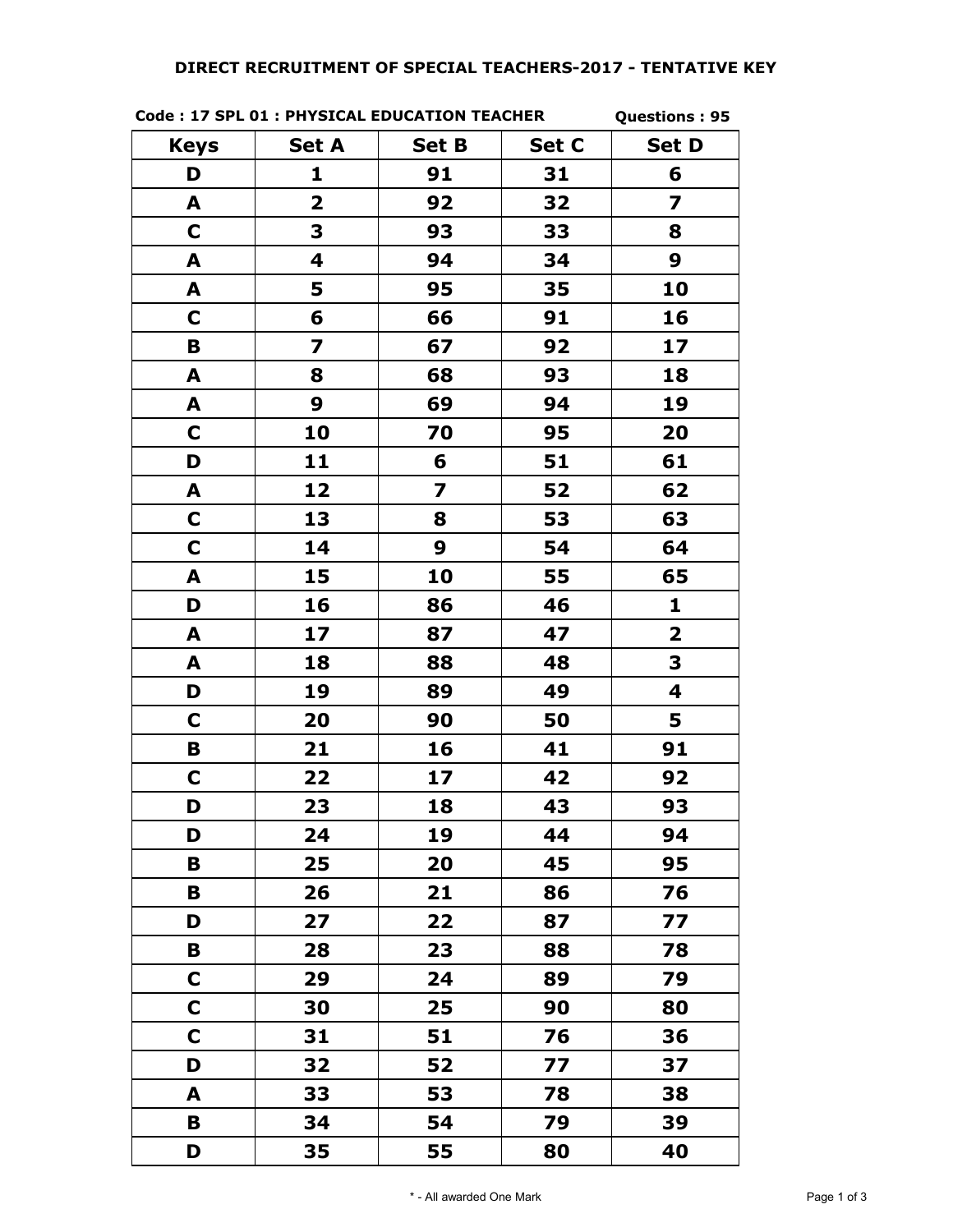|  | Code: 17 SPL 01 : PHYSICAL EDUCATION TEACHER |  |
|--|----------------------------------------------|--|
|  |                                              |  |

**Questions : 95**

| <b>Keys</b> | <b>Set A</b> | <b>Set B</b> | Set C        | <b>Set D</b> |
|-------------|--------------|--------------|--------------|--------------|
| C           | 36           | 71           | 11           | 46           |
| B           | 37           | 72           | 12           | 47           |
| B           | 38           | 73           | 13           | 48           |
| B           | 39           | 74           | 14           | 49           |
| D           | 40           | 75           | 15           | 50           |
| A           | 41           | 46           | 56           | 31           |
| A           | 42           | 47           | 57           | 32           |
| A           | 43           | 48           | 58           | 33           |
| B           | 44           | 49           | 59           | 34           |
| C           | 45           | 50           | 60           | 35           |
| $\mathbf C$ | 46           | 41           | 81           | 51           |
| $\mathbf C$ | 47           | 42           | 82           | 52           |
| A           | 48           | 43           | 83           | 53           |
| D           | 49           | 44           | 84           | 54           |
| C           | 50           | 45           | 85           | 55           |
| B           | 51           | 56           | 36           | 41           |
| C           | 52           | 57           | 37           | 42           |
| B           | 53           | 58           | 38           | 43           |
| A           | 54           | 59           | 39           | 44           |
| $\mathbf C$ | 55           | 60           | 40           | 45           |
| D           | 56           | 11           | 6            | 71           |
| B           | 57           | 12           | 7            | 72           |
| D           | 58           | 13           | 8            | 73           |
| D           | 59           | 14           | 9            | 74           |
| A           | 60           | 15           | 10           | 75           |
| A           | 61           | 81           | 1            | 66           |
| C           | 62           | 82           | $\mathbf{2}$ | 67           |
| B           | 63           | 83           | 3            | 68           |
| D           | 64           | 84           | 4            | 69           |
| A           | 65           | 85           | 5            | 70           |
| $\ast$      | 66           | 36           | 26           | 11           |
| $\mathbf C$ | 67           | 37           | 27           | 12           |
| B           | 68           | 38           | 28           | 13           |
| A           | 69           | 39           | 29           | 14           |
| $\mathbf C$ | 70           | 40           | 30           | 15           |